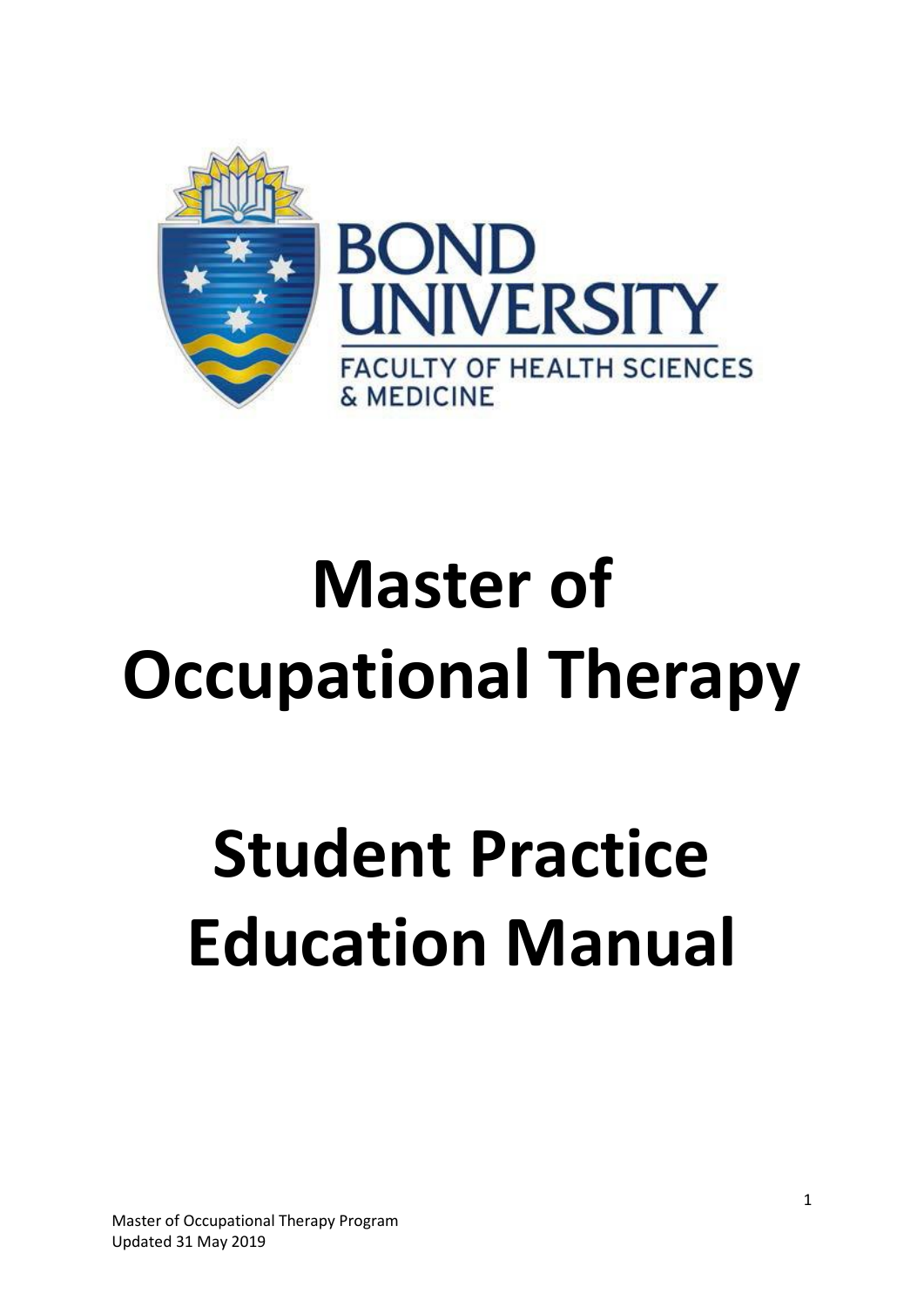# **Practice Education within the Program**

In accordance with the requirements of the Occupational Therapy Council (OTC) and the World Federation of Occupational Therapists (WFOT), the Program includes over 1000 hours of practice education to exceed minimum requirements and to provide you with opportunities to translate theory into practice and consolidate your clinical skills.

Practice education, also known as 'fieldwork' or 'clinical education' is spread throughout the program, from the first semester to the last. The placement requirements will be graded to allow you to develop and consolidate your skills. An overview of fieldwork by semester is provided below in table 1. Please notes that paid or voluntary work completed outside of the context of the Program will not be counted towards placement hours but may be valuable for future practice.

While studying the program, the University will register you with the Occupational Therapy Board of Australia as a registered student. This requires you to uphold the standards of practice required by national law to protect the public. For more information about student registration, please visit [http://www.ahpra.gov.au/Registration/Student-Registrations.aspx.](http://www.ahpra.gov.au/Registration/Student-Registrations.aspx) Please note that you do not need to register individually with AHPRA, as this is completed by the University.

| <b>Semester</b> | <b>Practice Education</b>                                                 |
|-----------------|---------------------------------------------------------------------------|
| 1               | 2 days observational placement with an OT                                 |
|                 | Accessibility audit of a public location<br>$\qquad \qquad \blacksquare$  |
| 2               | Experiential learning, simulated patients and case studies                |
| 3               | $1st$ block placement (15 days)                                           |
|                 | Fieldwork in every subject which may include in schools, workplace health |
|                 | and community health                                                      |
| 4               | 2 <sup>nd</sup> block placement (36 days)                                 |
|                 | 8 days of placement as part of New Global OT subject                      |
| 5               | 3rd block placement (48 days)                                             |
| 6               | Service improvement project                                               |
|                 | Advocacy project                                                          |

#### **Table 1: Fieldwork by Semester for Master of OT program**

#### **Table 1 shows progression for September intake**

#### **May intake will do 2nd block placement in Sem 5 and 3rd block placement in Sem 6.**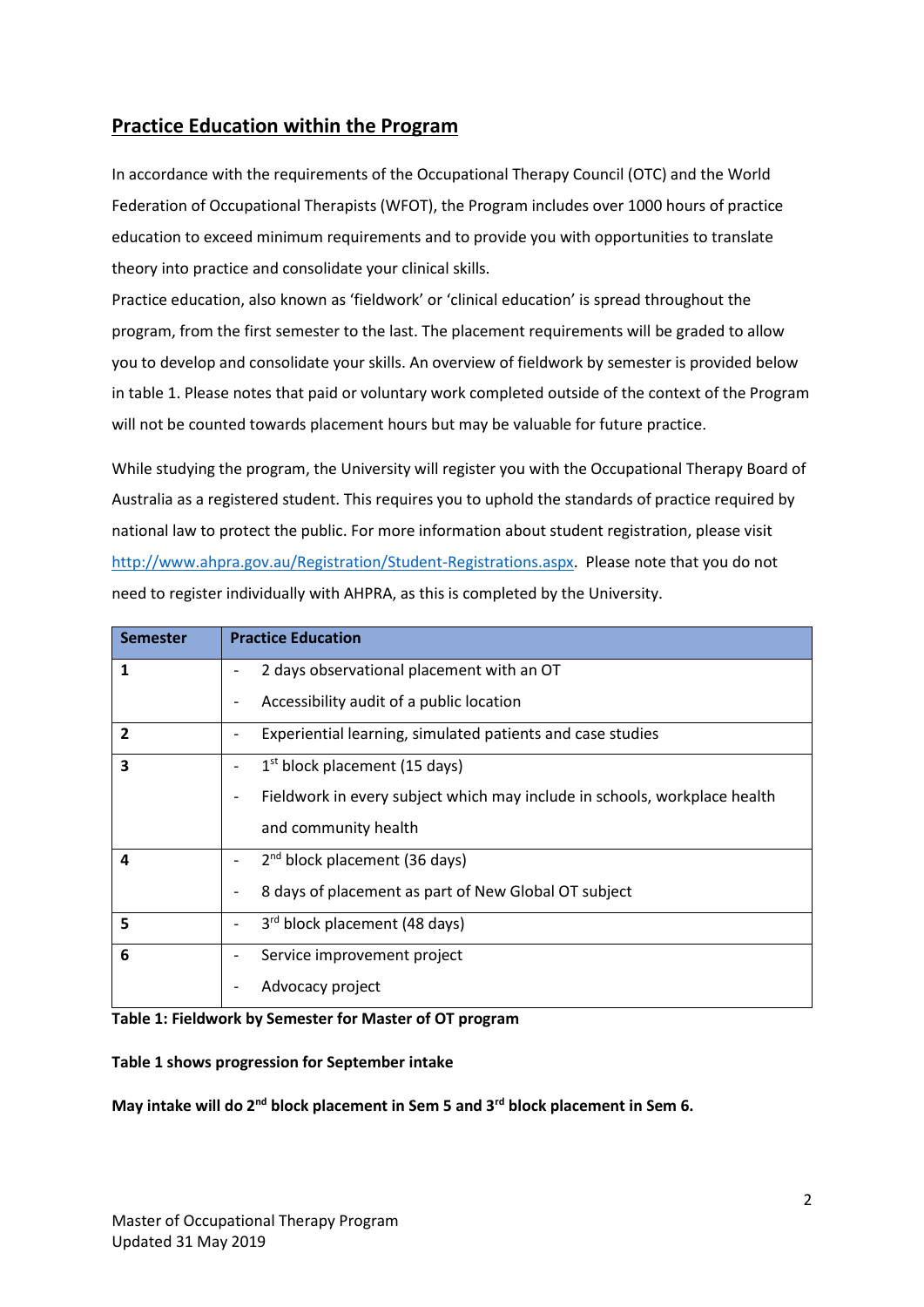# **Compliance requirements for the program**

Preparation for practice education begins the moment you enter the program. Your priority and responsibility is to make sure that you are compliant with all pre-placement requirements including;

1. Always hold a current and valid Blue Card and NSW Working with Children Check

2. Have a recent National Police Check and notify the university of any changes to your criminal history.

3. Complete all vaccinations. You will be required to produce recent serology results to confirm immunity towards hepatitis B, measles, mumps, rubella, diphtheria, tetanus, pertussis, varicella (Chicken Pox), polio and tuberculosis.

4. Hold a current Provide First Aid (HLTAID003) & Provide CPR (HLTAID001) accreditation.

5. Notify the Academic Coordinator of Clinical Education (Occupational Therapy) if you have health issues or a disability that may impact on your performance during practice education.

# **Many of these requirements will need to take place ahead of time and can take up to multiple months for processing.**

A copy of all these documents must be submitted to the Osler system prior to placement. T**he due date for all documents to be uploaded will be by the end of week 4 of your first semester**. Failure to submit these documents in a timely manner means that you will not be able to attend placement, and you may be unable to complete the subject and/or program.

For up to date information around the costs associated with clinical placement vaccinations/checks, please see the website below

[https://bond.edu.au/future-students/study-bond/how-apply/fees-costs/other-costs](https://bond.edu.au/future-students/study-bond/how-apply/fees-costs/other-costs-consider/faculty-health-sciences)[consider/faculty-health-sciences](https://bond.edu.au/future-students/study-bond/how-apply/fees-costs/other-costs-consider/faculty-health-sciences)

# **What to do to prepare for placement?**

- $\checkmark$  Make time to attend the placement e.g. organise child care, advise your workplace. Part time employment commitments are not considered special circumstances and placement location/dates will not be modified to accommodate student work commitments outside of the course.
- $\checkmark$  Make transport and accommodation arrangements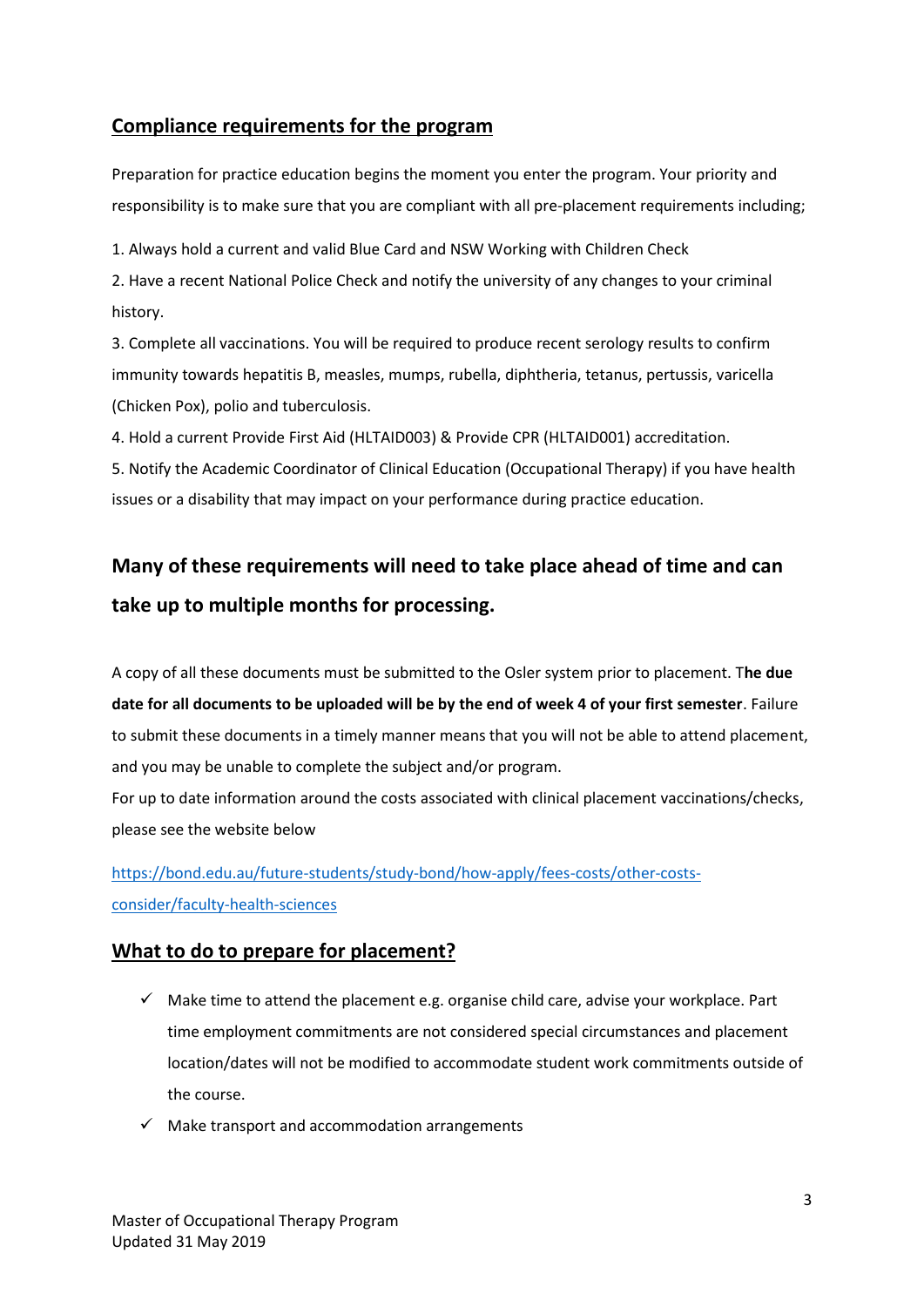- $\checkmark$  Contact your clinical educator 2 weeks prior to commencement to introduce yourself and ascertain details such as location, hours of attendance, uniform requirements, parking and other site-specific requirements.
- $\checkmark$  Complete any site-specific pre-orientation (e.g., QLD Health or NSW Health online modules)
- $\checkmark$  Attend the pre-placement briefing completed by the University
- $\checkmark$  Attend site specific orientation day if requested by your placement site
- $\checkmark$  Inform the Academic Coordinator of Clinical Education (Occupational Therapy) if you have been allocated to a facility where you have previously or currently work, have a relative working, where you are currently or have previously been in receipt of services from the facility, or have a relative in receipt of services from the facility. These instances will be considered on a case-by-case basis and you may be allocated to an alternative placement.

# **Where will my placements occur?**

Given the range of practice contexts around Australia, there is a strong likelihood that you will be allocated a placement in a regional, rural or other area beyond the Gold Coast region. You should prepare to **attend at least one placement beyond the Gold Coast region** throughout the program. For those students with genuine hardship or extenuating circumstances (carer responsibilities for children or parents, medical/health condition requiring close access to specialists) where you may be unable to attend a distant placement, you will need to negotiate with the Academic Coordinator of Clinical Education (Occupational Therapy) prior to or on commencement of the Program, or as early as reasonably practicable.

Consider applying to the Student Opportunity Fund to help cover some costs associated with placement like fuel, hospital parking fees, tolls, accommodation. See link for more information <https://bond.edu.au/current-students/opportunities/grants-scholarships/student-opportunity-fund>

# **On placement**

During placement you should abide by all conduct requirements described in the Bond University Master of Occupational Therapy Program Charter. The charter describes a range of professional behaviours and orientates you to relevant codes of ethics and standards. It is your responsibility during placement to comply with all workplace procedures and instructions, including abiding by occupational health and safety requirements.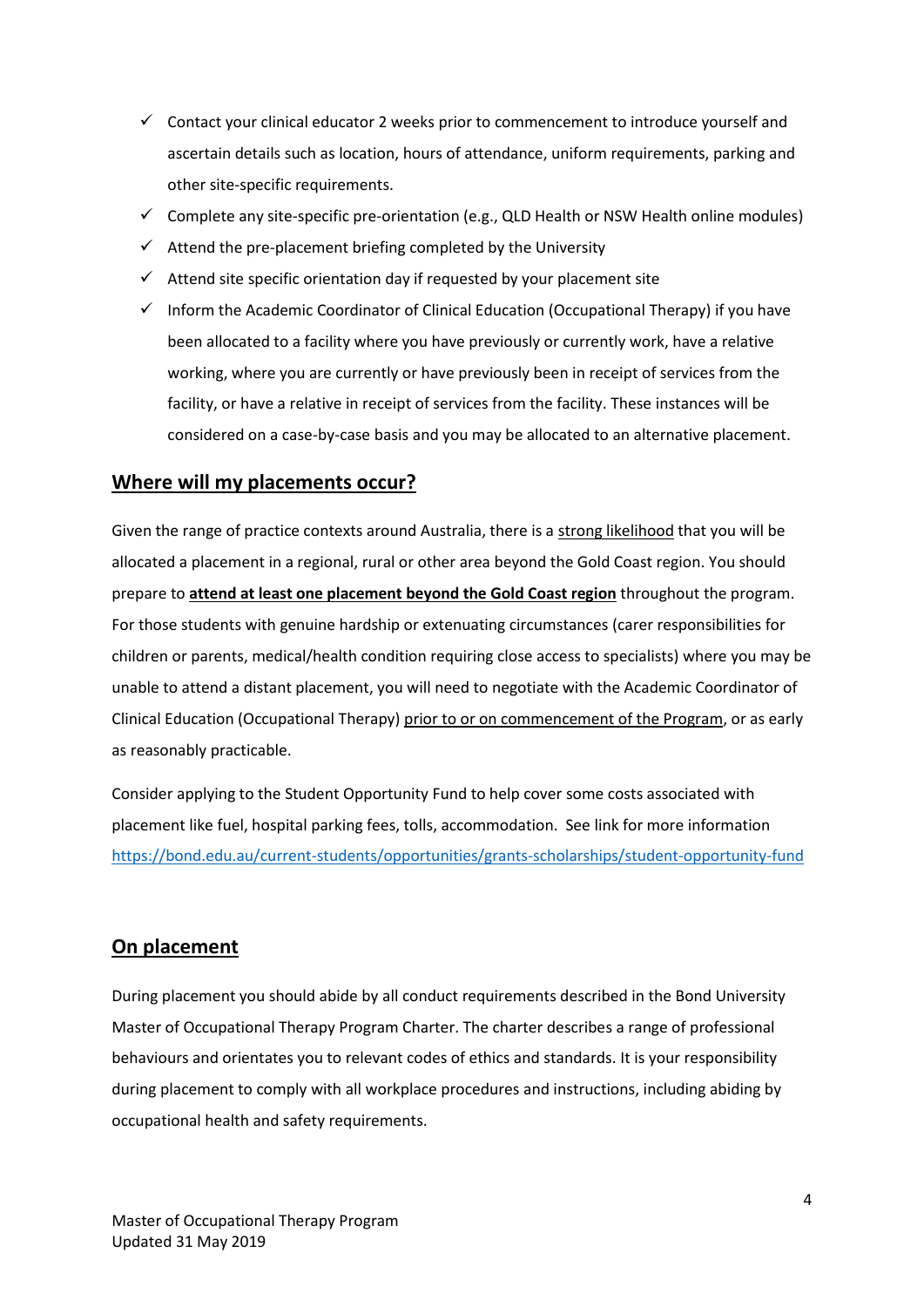While on your block placement it is your responsibility to complete and **submit three vital documents**:

#### **1. Learning Agreement:**

- Your learning agreement is negotiated between yourself and your practice educator.
- The learning agreement should be completed by the second week of placement and uploaded to ilearn. It should then be uploaded at the end of the placement with your practice educators' signature against goals achieved.
- Learning agreements are required for all block placements.
- The Bond University template should be used and will be provided to you.

#### **2. Practice Education Log:**

- You will be required to complete a log of hours for all your placements and all work integrated learning.
- This must be signed by your practice educator or subject coordinator and submitted on ilearn at the end of placement or end of semester
- The Bond University template should be used and will be provided to you.

#### **3. Fieldwork Reflection Journal:**

- You are required to complete weekly reflections whilst out on your block placement.
- Your journal will need to be submitted on ilearn at mid-way and at the end of your placement
- The Bond University template should be used and will be provided to you.

If at any time during placement you are unwell, or your health or personal circumstances changes (e.g., death of a family member) it is **important to notify your practice educator and the Academic Coordinator of Clinical Education (Occupational Therapy).** In instances where you have an infectious illness you should not attend the placement facility.

In the case of an accident, injury or other relevant incident during placement you should notify your practice educator and follow your local workplace procedures, as well as notifying the Academic Coordinator of Clinical Education (Occupational Therapy). You will be advised of appropriate forms that must be completed to document the incident. Non-compliance with any aspects described above or in the Charter my **result in withdrawal from the practice education experience**, in which case you may be unable to complete the subject and/or program.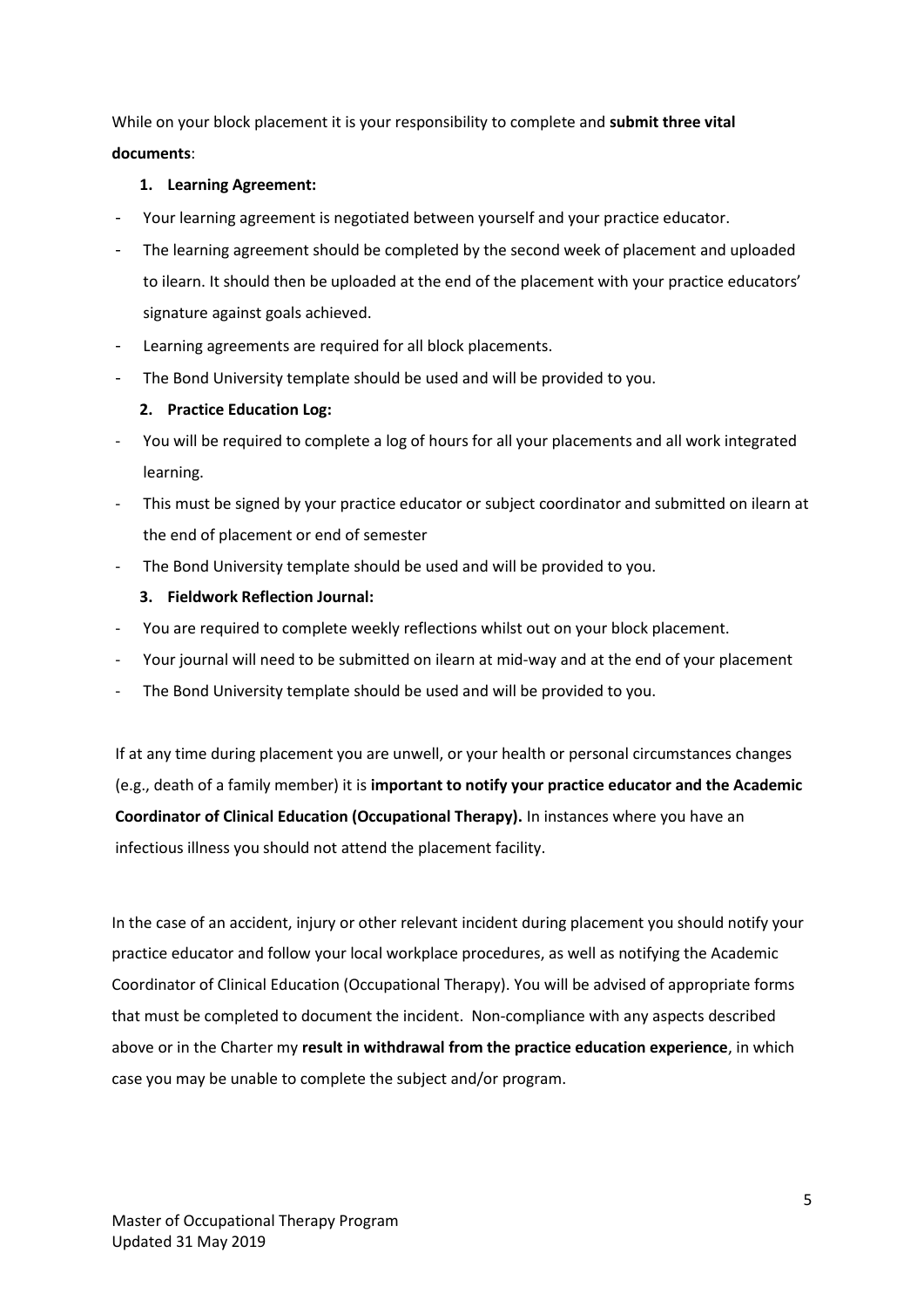### **How will you be assessed?**

Bond University uses the Student Practice Evaluation Form – Revised (SPEF-R) in your three block placements as well as your role emerging/international placement. The SPEF-R is a standardised assessment tool that is currently used across Australia universities. This tool is a pass/fail tool so the overall grade for your block placement subjects will be either pass or fail. Standard appeal processes apply if you feel that your grade does not reflect your observed performance.

The SPEF-R assesses your performance across a range of domains including;

- **1.** Professional Behaviour
- **2.** Self-Management Skills
- **3.** Co-worker Communication
- **4.** Communication Skills
- **5.** Documentation
- **6.** Information Gathering
- **7.** Service Provision
- **8.** Service Evaluation

#### **Supervision**

Supervision is an integral aspect of practice education. Supervision provides an opportunity for you and your practice educator to reflect on your learning opportunities and your performance, your practice educator may provide feedback or focussed guidance on how to continue to develop your skills, and to establish learning goals and opportunities for the future. Supervision can be both formal (e.g., where you set aside a focussed session of up to 1 hour to discuss with your supervisor) or informal (e.g., discussing with your supervisor after a session with a client, in a car between visits, or asking questions while working on tasks).

An important part of supervision is being open with your supervisor in the context of a respectful, professional relationship. Your supervisor will expect you to explain your professional reasoning, both concerning what you have observed as well as the information gathering and service provision you have taken part in. You should also expect to communicate your progress and how you are managing your caseload and time. You will also be expected to be proactive in preparing following, and following up from, supervision. Before each supervision session, you should develop a range of reflections, questions and your initial plans and objectives moving forward.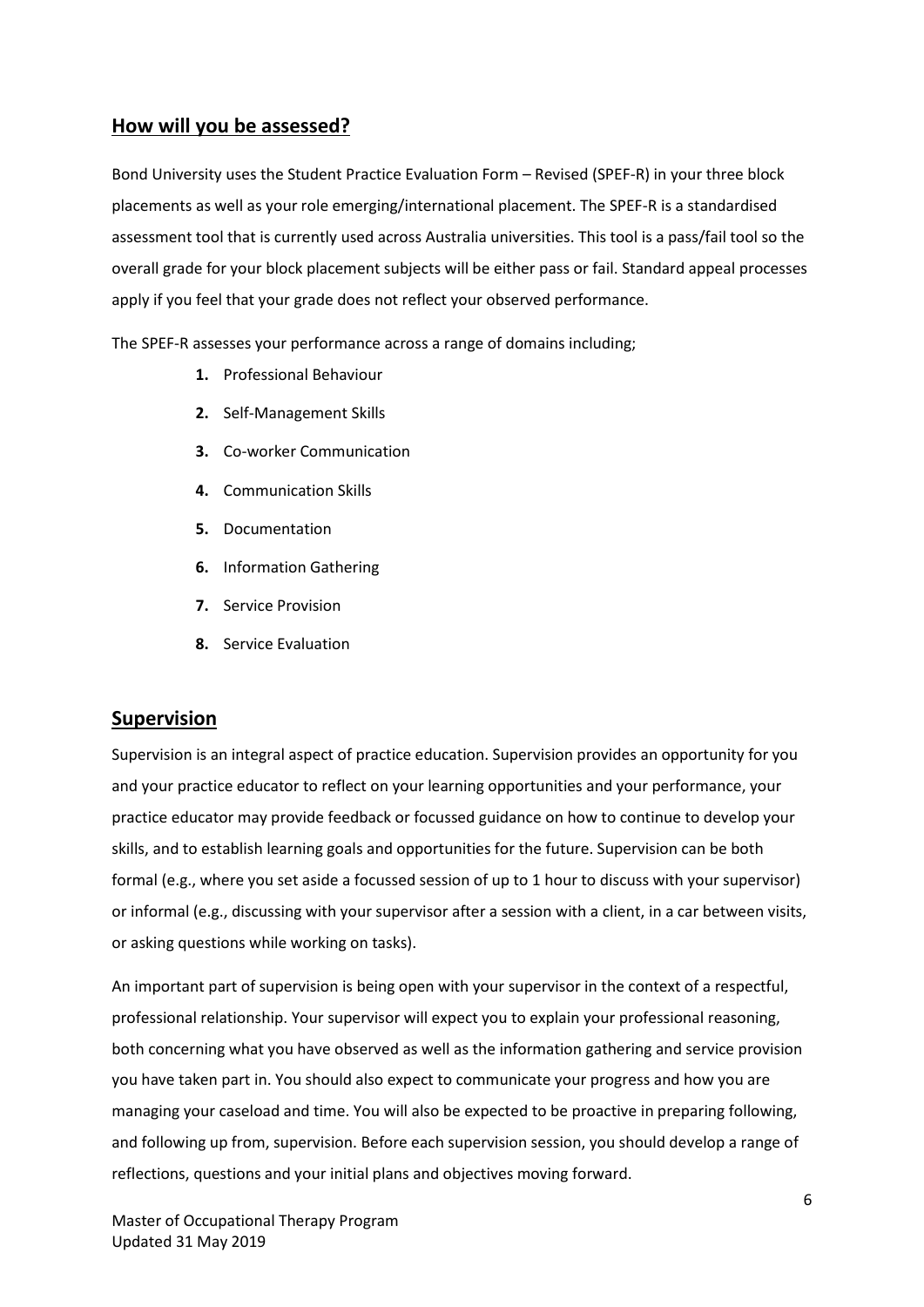There are multiple models of student supervision and student placements. Some of the common models are described below, although this list is by no means exhaustive.

| <b>Supervision/Placement</b> | <b>Description</b>                                                                  |
|------------------------------|-------------------------------------------------------------------------------------|
| <b>Model</b>                 |                                                                                     |
| One-on-one                   | One-on-one supervision is the style of supervision that students are usually most   |
|                              | familiar with. With one-on-one supervision you will have a dedicated practice       |
|                              | educator. While this is a traditional model of supervision, one of the drawbacks of |
|                              | the approach is that the close supervision can limit your ability to be autonomous  |
|                              | and develop confidence with acting independently (with oversight).                  |
| Collaborative                | This is also known as a one-to-many model of supervision. With this model there     |
|                              | will multiple students to one practice educator. It is common for there to be one   |
|                              | practice educator and two students. While you are likely to receive less individual |
|                              | attention from your supervisor using this model, you are likely to receive useful   |
|                              | feedback and support from your peer.                                                |
| Group supervision            | Group supervision can take many forms (e.g., multiple mentoring, shared             |
|                              | supervision, inter-agency placements) where there are multiple practice educators   |
|                              | and one or more students. These placements work well when practice educators        |
|                              | and students have similar expectations and understanding of the practice            |
|                              | placement. While having multiple supervisors means that you will have to adapt to   |
|                              | multiple styles, you are also likely to benefit from a broader range of experience  |
|                              | and skills to draw on and a higher likelihood of finding a supervisory style that   |
|                              | works for you.                                                                      |
| Role emerging                | You will be placed in a service where there has previously been no or limited       |
|                              | occupational therapy involvement. Supervision would occur from a workplace          |
|                              | supervisor who is not an OT, along-side a supervisor from the university who is an  |
|                              | OT. Many students find that the responsibility and autonomy associated with a       |
|                              | role-emerging placement make them feel more confident in their skills and abilities |
|                              | and helps to develop important skills such as communication and evidence-based      |
|                              | practice at a high level. Conversely, students may feel that they have less         |
|                              | opportunity to practice hands-on skills. On balance, it is often useful if students |
|                              | experience a mix of both more traditional, as well as role-emerging or project      |
|                              | placements.                                                                         |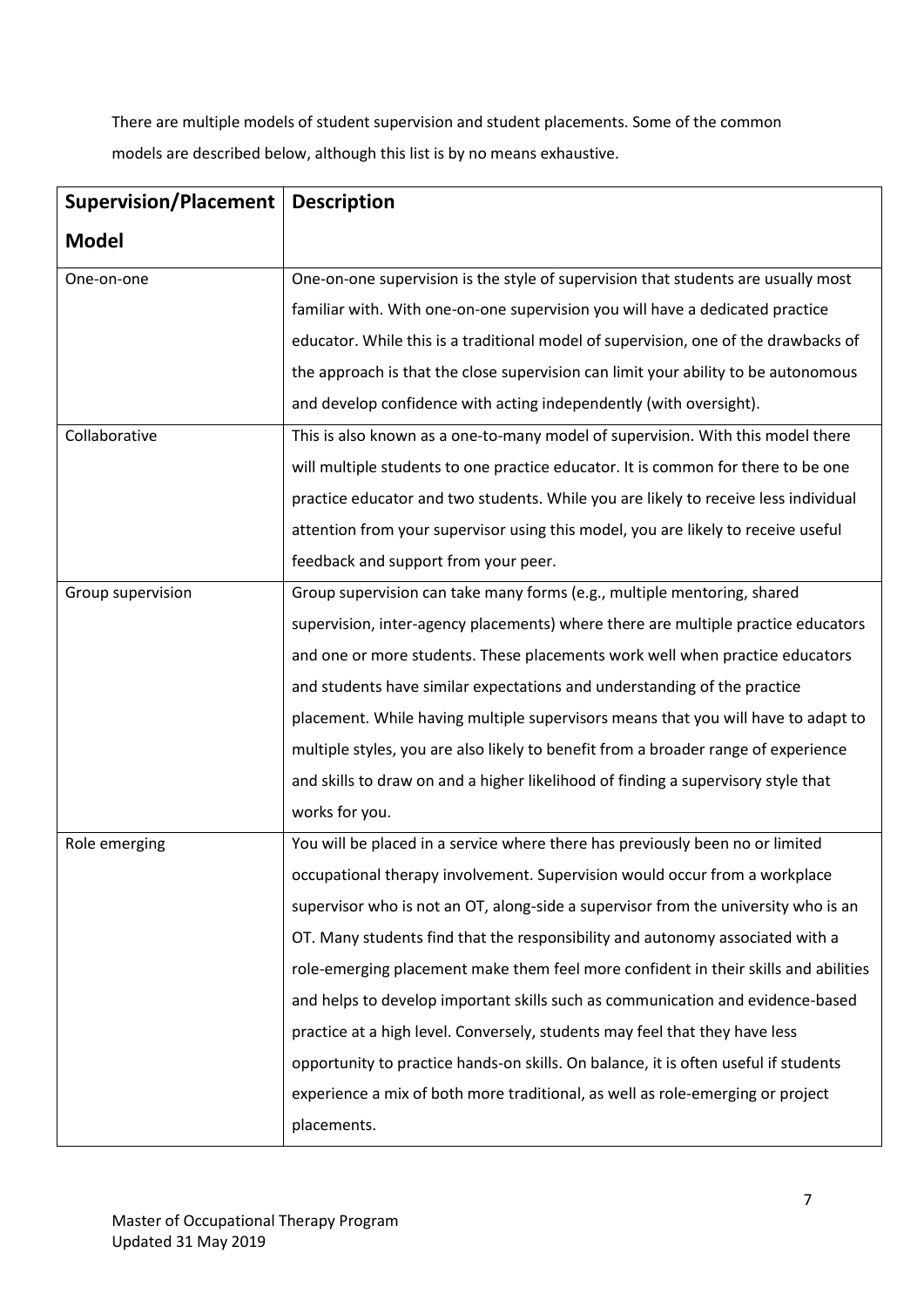| Project placements  | Project placements are like role-emerging placement in regard to challenges and       |
|---------------------|---------------------------------------------------------------------------------------|
|                     | benefits, and supervision styles. Supervision may be conducted by a university-       |
|                     | based practice educator or a practice-educator from industry. With a project          |
|                     | placement, students will usually conduct a discrete project such as developing a      |
|                     | training program or setting up a new service within an existing occupational          |
|                     | therapy workplace.                                                                    |
| Student-led clinics | Student-led clinics are increasingly used to provide students with sustainable        |
|                     | opportunities to develop practice skills and knowledge. In student-led clinics, a     |
|                     | practice educator provides supervision (usually in the collaborative or group style   |
|                     | described above), but students are usually responsible for running the clinic, seeing |
|                     | all or most clients, and handing over and providing training to subsequent student    |
|                     | groups in the clinic. Student led clinics often have a limited scope to ensure that   |
|                     | clients' needs can be met by the students' competencies (under supervision).          |
|                     | Having a mix of student-led clinical placements and other placement styles can help   |
|                     | students to develop a broader range of skills.                                        |

# **If problems arise**

If you are having trouble achieving competency in an area, it is important that you communicate early with your practice educator as well as the Academic Coordinator of Clinical Education (Occupational Therapy). Your educators can help you to put these challenges in context, and can also help you to identify approaches, resources and learning opportunities that can help you achieve your competencies and pass the placement. The final weeks of placement are often too late to be developing new skills, so it is important to address these needs early.

The Academic Coordinator of Clinical Education (Occupational Therapy) is also a key contact if concerns arise during placement including, but not limited to;

• Feedback: e.g. a lack of regular or clear feedback from the practice educator.

• Quality of supervision: e.g. a lack of opportunities to receive supervision or provide feedback from the student perspective. Your practice educators are usually very busy, but there may be strategies that can help you to achieve the supervision that you need.

• Access to clients: If there is less access to clients than would be reasonably expected on the placement, it is important to let the Academic Coordinator of Clinical Education (Occupational